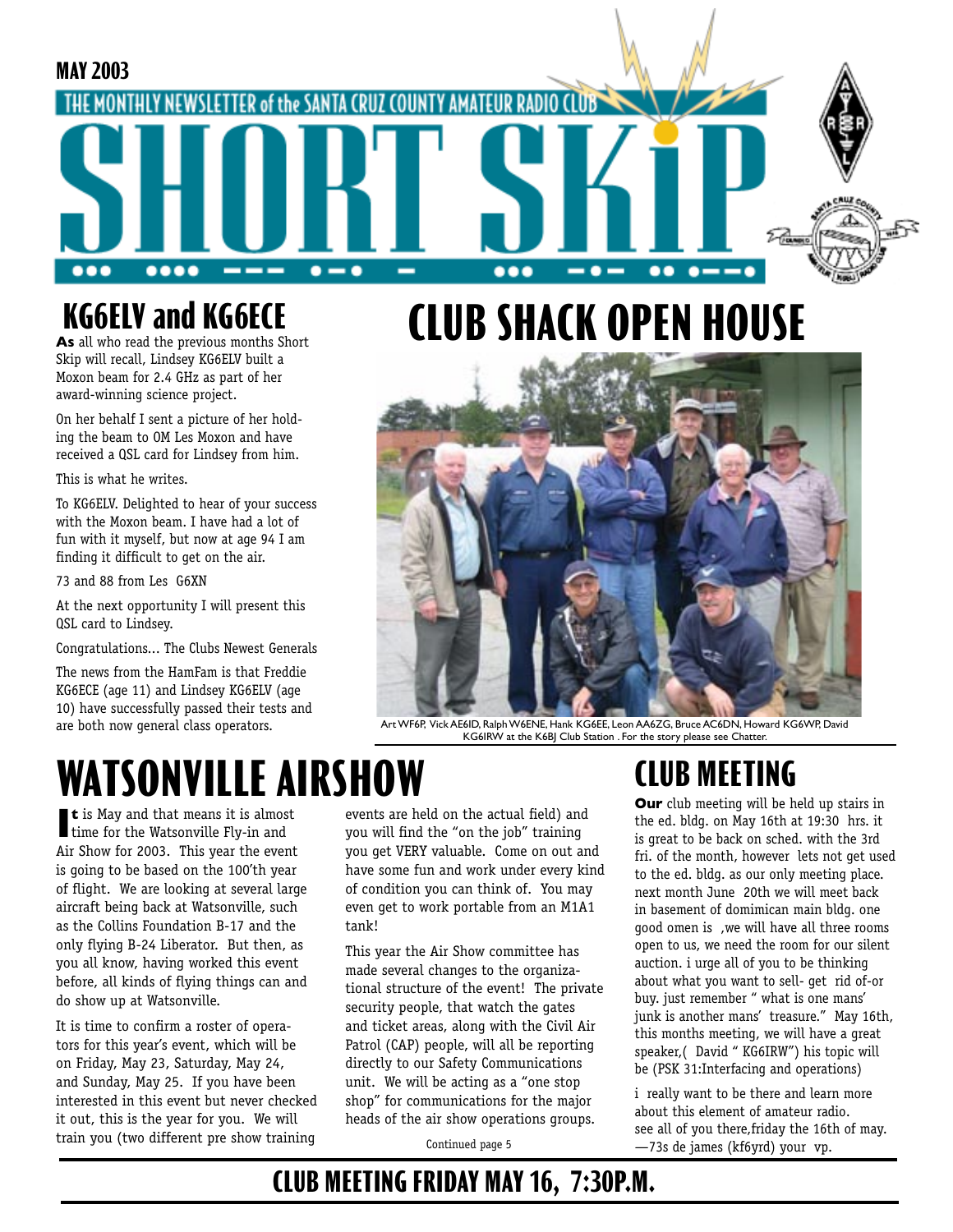

Published 12 times per year. Free to members. *Santa Cruz County Amateur Radio Club, Inc.* Post Office Box 238 Santa Cruz, CA 95061-0238

Editor and Publisher Ron Baldwin, K6EXT (831) 419-1025 K6EXT@fireclay.com Columnist: Art Lee, WF6P Writer: Ron Skelton, W6WO Distribution: Elaine Pennell, KE6FRA

# **KN6O, SK**

Joe KN60, our former club member and speaker, became a silent key Monday

morning April 28. Here's the sad announcement from Joe's son.

#### 73, Cap

It is with the heaviest of hearts, that I am responding to emails sent to my father, Joe Zegers, as I do now.

My dad passed away at about 11am PST in his bed in Reno, NV. He died, apparently from complications from a wound that develped on his lower back and the infection that followed. He was not in pain when this happened and he passed peacefully as family was there.

My father had specific instructions as to what he wanted done if this happened, and they did not include having a funeral. Still, we are considering a memorial sometime in the near future. If this happens, we will spread the word. I should also let everyone know that this exact email address, that of ts850s@aol.com will be disconnected shortly after this email is sent. Any future correspondence should be sent to me at renoboydz@aol.com

Please accept my gratitude for being there for him while he was with us. It is a loss for everyone.

—Boyd Zegers



Prez Sez

**mateur** just seems to get better all the time. The future will be different but interesting. Nothing stays the same and Amateur Radio is no exception. I can't believe how much I have learned in the last couple of years and it seems there is always more exciting facets of radio to explore. I hope I live a long time so that I can learn everything(gasp). I hope you'll

be there with me. Speaking of being there, I will be out of town for the May meeting. I hate missing

our fun meetings but this time it couldn't be helped. Don't you worry though, Jim and the rest of the crew will keep the ball rolling! I'll be looking for you down the bands,

Your prez, Richard KG6AXD

# **Member Profile:Bob Wolbert K6XX**



Bob K6XX at the Helm

**Of** all the specialized groups within our hobby it is contesting that arguably has the most skilled and dedicated. Contesting takes Technology, Techniques and Tenacity and Bob K6XX could be called a Grand Master in all respects. Bob is never happier when he is at a DX site and the pile-up is working him. They do say that a QSL card is the final courtesy of a QSO but who would send out 700 following a JA contest !!!! Not only does Bob know how to win contests but his long history in Ham Radio (first licensed at age 12) lead to high tech career in Silicon Valley.

Bob has an EE degree as a result of his studies at UC Berkeley and UC Santa Barbara and his expertise is quite evident

from a visit to his shack. All of us who take part in CAKE meetings appreciate his readiness to share technical knowhow that comes from the combination of experimentation and formal studies.

In his spacious, custom shack with 5 modern HF stations there are examples of the many home brew rigs he has built over the years and Bob simply can't resist vintage commercial radios with big knobs. Apart from contests and home brew Bob really enjoys long path DX, dislikes keyboards except during a CW contest and deplores bad operating.

I was most impressed by a recent presentation he gave to a local club with the title "Improving Station Efficiency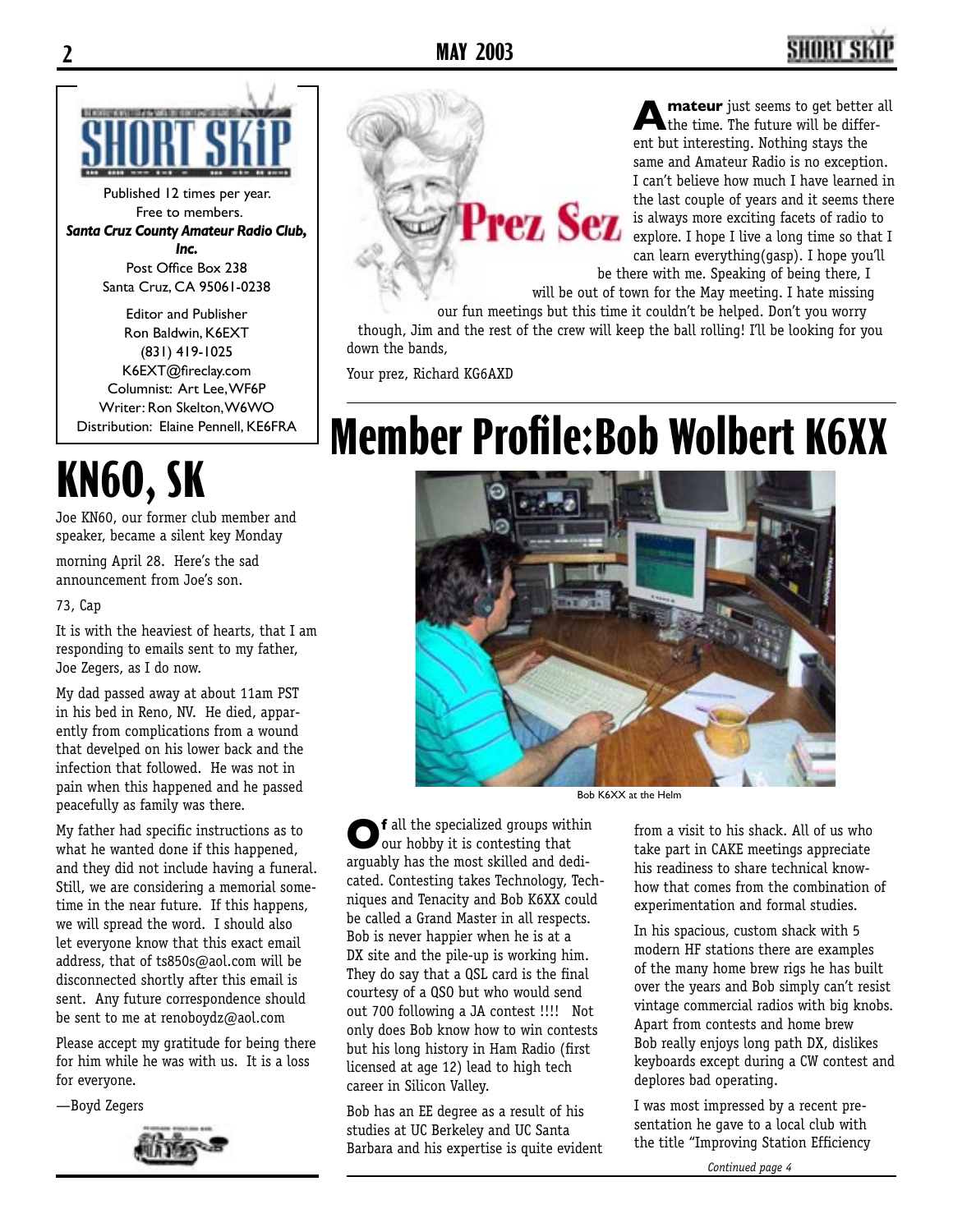## **2 3**



On 16 April 2003, Wednesday, I received email from Angela, KD7RAP, and Eric Siegel, KD7RAQ. This young couple sailed Rouser, the Tartan 37 formerly owned by Ron Shannon, KD6BD, and Miggles Wallace, N6FAC, from Washington to the Marquesas Islands. As they passed through Santa Cruz, they took Ron, Miggles, their daughter and me for an afternoon sail on Monterey Bay. Angela and Eric were active on the Baja Maritime Mobile and Seafarers Nets. She had this to say:

"This morning, just before sunrise, Angela spotted a small dark spot on the horizon in the moonlight. Due to her superior vision, she was the first to yell "Land Ho!" -- okay, yes, it's me (Angela) writing! But I MUST obviously have the better eyesight!

"Once the sun rose, islands in all directions presented themselves, just where we would expect them to be! As we moved closer, it was great to see the texture and features appear! The islands rose mightily out of the sea with jagged cliffs and lush jungle forests. It was a spectacular sight.

"As we rounded the island of Hiva Oa, the majesty of it all continued to amaze us. We entered the anchorage with huge smiles on our faces! We were finally anchored at 2345 GMT and snug in the middle of Tahuku Bay. The cliffs on one side of the anchorage rise straight up to above 3000 feet. Everywhere we look is covered with vibrant green foliage. The sensory overload of the new colors and smells is dramatic.

" We have not yet been ashore. We are looking forward to exploring tomorrow and getting more than 3 hours of sleep in a row - not necessarily in that order!!

We're happy to be here and are left with great memories of the successful and safe journey behind us. Total... 27 days 7 hours 45 minutes sailing!

Love to all!

Ang & Eric"

True Confessions or ---

How I Got Into Ham Radio.

"I was born this way. Inspiration to get involved in electronics came at age 7 when I shoved my fingers in the AC wall outlet. The ham license arrived during the Cold War where we were gonna beat the Russians by producing better engineers and scientists. The computah biz started as a hobby that mutated into a profession. Expertise was achieved by destroying everything that I touched and learning from the subsequent autopsy."

Jeff Liebermann, AE6KS Apr 2003

I received email from Rich, KI6EH, and Lee, KC6BML, Hanset. They are aboard a Princess Cruise liner which departed from Fort Lauderdale, Florida. The ship passed through the Panama Canal. Rich set up the website and photos of shipboard life are included. Take a peek. Oh, it's Rich and Lee's 25 wedding anniversary. Congratulations to you both.

#### <http://

www.princessatsea.com/ coral/guests/richardhanset3>http: //www.princessatsea.com/coral/guests/ richardhanset3.

I'm happy to see that Eric, AE6HZ, and the Sunnyvale VE group is offering monthly exam sessions at UCSC. This month's exam was given at the Baskin Engineering Bldg, on May 3rd. That's sure a lot closer than driving over Hwy 17. I hope there were plenty of candidates to test and plenty of new hams to join our hobby.

My pal Leon Fletcher, AA6ZG, and I met for lunch at the De Laveaga golf shack restaurant on Sunday. We then went to the Open House of the K6BJ repeater and ham shack. Cap, KE6AFE, was on hand to greet the visitors, provide refreshments

and act as photographer and tour guide. It was a fun day, and when we viewed the repeater site old memories came flooding back. We now have an operational club station in the old repeater shack, and the impressive new and improved building houses our very fine repeater and equipment. Actually, the "new" building is over a dozen years old, but is nice indeed! Those who have been working on it deserve a pat on the back and a "Well Done." I think most club members, over the years, have done something to the repeater. I can remember stomping around on the roof of the Cabrillo Stroke Center more than a decade ago with a gang of us replacing faulty coax and connectors. Wayne Thalls, KB6KN, Dave Harbaugh, W6TUW (SK), and Mike Benack, KG6VH, were among those wielding cutters, soldering irons and climbing telephone poles. Leon Fletcher, AA6ZG, handed up the tools.



With the Writers: Leon Fletcher, AA6ZG at K6BJ Shack

Last year, Eric Siegel gave me a copy of his manuscript, "Troubled Trade Winds: The Current El Nino's Ill Effects on Pacific Voyaging" and asked for my comments. It was published on pages 82-87 of the April 2003 issue of CRUISING WORLD MAGAZINE. If anyone is planning a voyage in the Pacific Ocean, a reading of this academic work would be very helpful. (Eric is an Oceanographer by profession.)

I was happy to see my article, "Of Boats, Trains and Trailers: Interesting QSOs" appear in the May 2003 issue of MONI-TORING TIMES MAGAZINE. In it I describe some of the various operating situations I have enjoyed over the years. Ham radio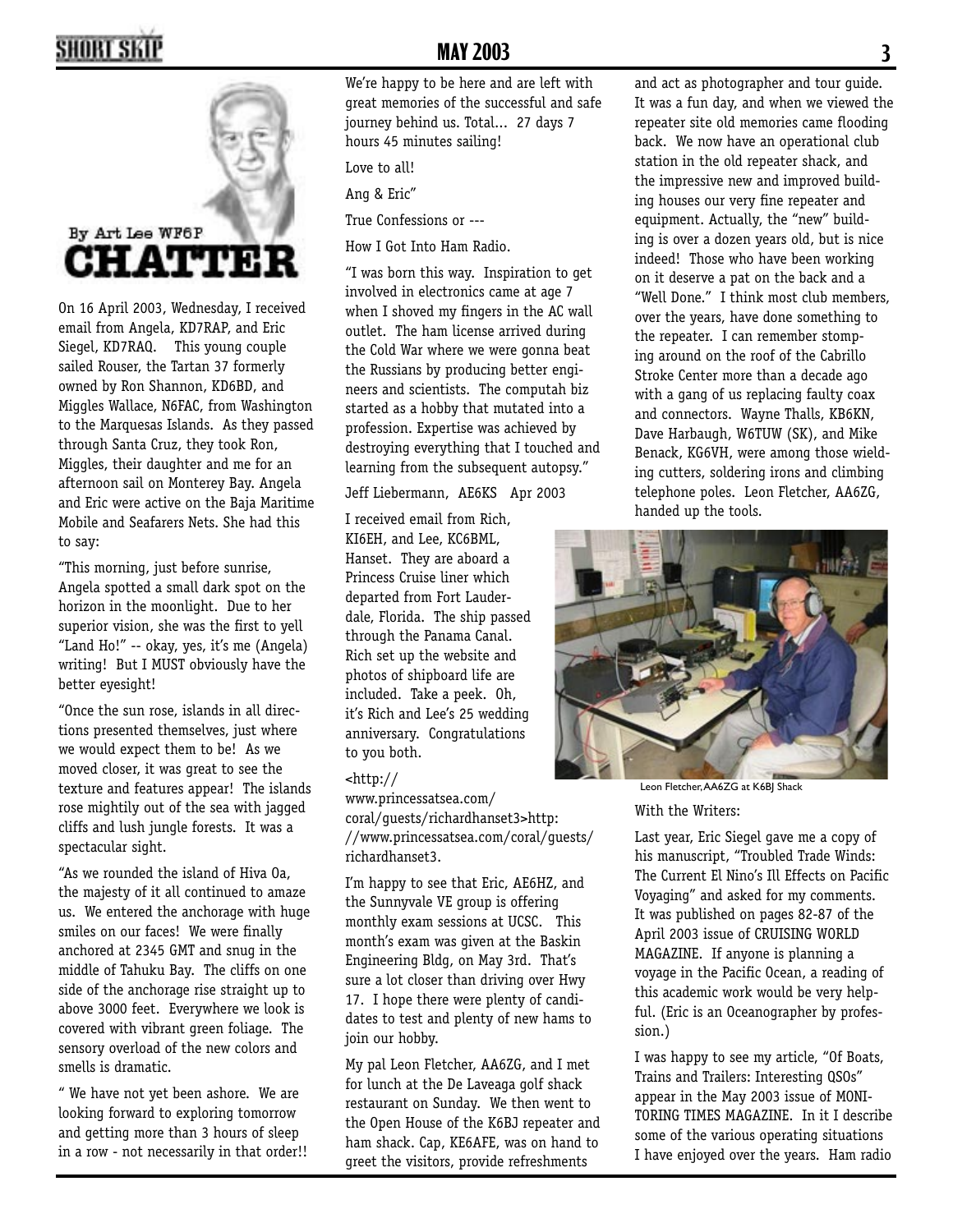# **W6CF MEMORIAL WEBSITE**



 Jim Maxwell, W6CF, memorial Web site established: The family of Jim Maxwell W6CF, has established a Jim Maxwell Memorial Web site <http://www.jimmaxwell.net/>. The site includes recollections, tributes and photographs from the friends and family of Maxwell, the ARRL Pacific Division Director who died February 6 at age 69. He had served as a member of the ARRL Board of Directors since 2000 and as Pacific Division Vice Director from 1994 until 2000. A Life Member of the ARRL and an avid DXer, Maxwell also generously supported the League through contributions to the ARRL Diamond Club, the ARRL Foundation and other programs.

—Glenn Thomas, WB6W, The ARRL Letter, Vol 22, No 18

# **KI6EH BBS**



KI6EH BBS (Santa Cruz ARES Bulletin Board) located at the NETCOM Building

#### **K6XX Cont.**

through Gadgetry". He describes very many of his innovative and low-cost items to improve performance and operational efficiency. You can browse this collection on his site at www.k6xx.com/radio/ paaratlk.pdf

We can't thank Bob enough for his contributions to the club and our high scores over field day are largely due to his standards of excellence.

#### **COOL FEATURE URL www. CREDIT** Gravitational soldering: http://www.arrl.org/news/features/2003/04/01/2/?nc=1 AB6WM Ham Radio Portal **http://www.hamradio-portal.com/psk/** W6WO GPS Coordinates http://www.geocode.com/modules.php?name=TestDrive\_Eagle AE5X http://tiger.census.gov/cgi-bin/mapbrowse-tbl Wrist radio on Ebay http://cgi.ebay.com/ws/eBayISAPI.dll?ViewItem &item=3018073378&category=3308 KG6KCO Pop Up Ad Filters http://directory.google.com/Top/Computers/Software/ Internet/Servers/Proxy/Filtering/Ad\_Filters/ K6QQG Watsonvillie Fly-In http://www.k6rmw.net/airshow known watson was k6RMW Discount QRP Books http://www.qtb.com/ KR1ST CQP 2002 Contest Results http://www.cqp.org/results/2002/results.pd W6ZZZf Atomic clock/syncs PC Worldtimeserver.com W6WO PSK 31 home page aintel.bi.ehu.es/psk31.html and the state of the state of the KF6GPE Mainly for DXers hfradio.org/dx.html WB6MVK Air Core Balun Chokes k1ttt.net/technote/airbalun.html AA6EG

### **COOL WEB SITES**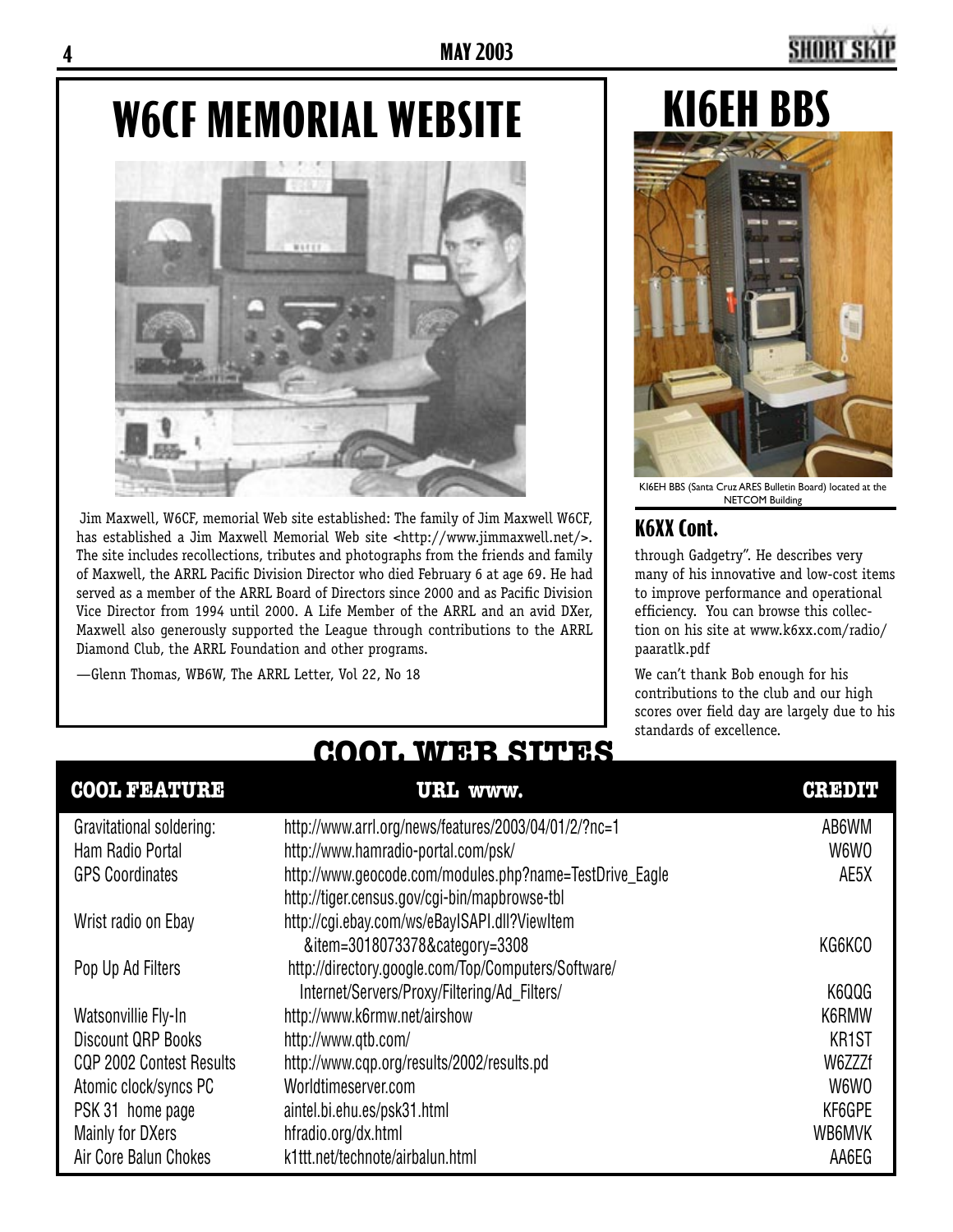## **4 MAY 2003 5**

## Board Minutes

MINUTES of the BOARD from the SANTA CRUZ COUNTY AMATEUR RADIO CLUB

#### **MARCH 2003**

A regular meeting of the board was called to order at 1840 hours on Friday, March 21, 2003 at Dominican Hospital in Santa Cruz. The president, Richard KG6AXD, was in the chair. Also present were the secretary, Cap KE6AFE; the treasurer, Elaine KE6FRA; the members of the board Vic AE6ID, Allen WB6RWU, Mike KF6UXB, Ron W6WO, and a guest, Claudia Fugelseth

The minutes of the previous board meeting were unanimously approved as written.

The treasurer's report was a financial statement that showed financial activity for the period from February 21 to March 21, 2003. The report, showing a balance on hand as of March 21of \$5278.41, was accepted unanimously upon motion by Allen.

During committee reports, the lack of a functioning refreshments committee was discussed. Volunteers are sought to help provide refreshments for club meetings.

During unfinished business, there was some discussion of the proposed club "hardware projects list". The list of projects has been prioritized by member interest during the February club meeting, but none of the projects has been begun (or approved yet).

During new business, Ron W6WO began discussion of an idea to have the club utilize some of our members' skills and experience to provide us with computer "software training" sessions, especially for amateur radio software applications. The board favored the idea but took no formal action. Richard mentioned asking members support for creation of a club "member appreciation fund." The idea was discussed and approved by unanimous motion. The treasurer will keep the separate account for use at the board's discression. (The hat was passed during the club meeting following and the fund's balance is now \$41.24). It was mentioned that a Proclamation of Heroism from the City of Scotts Valley

had recently been presented to our board member Allen, for saving a woman from a burning automobile when he came upon the traffic accident. Thank you, Allen.

The meeting was adjourned at 1920 hours.

#### **APRIL 2003**

A regular meeting of the board was called to order at 1835 hours on Friday, April 25, 2003 at Dominican Hospital in Santa Cruz. The president, Richard KG6AXD, was in the chair. Also present were the vice president James KF6YRD; the secretary, Cap KE6AFE; the treasurer, Elaine KE6FRA; the members of the board Vic AE6ID, Allen WB6RWU, Mike KF6UXB, Ron W6WO; and guests Claudia Fugelseth, Gary KD6HCO, Eric WA6HHQ, and Howard KG6WP.

The minutes of the previous board meeting were unanimously approved as written, with the additions of KF6UXB's attendance and notice of the creation of the club "member appreciation fund."

The treasurer's report was a financial statement that showed financial activity for the period from March 21 to April 25, 2003. The report, showing a balance on hand as of April 25 of \$5,233.03, was accepted unanimously upon motion by Allen.

During committee reports, the Cap gave a repeater status report. They are in service but could use work. Jeff AE6KS explained more at the following club meeting. There will be repeater work meetings held in May. Volunteers should contact Cap.

During unfinished business, it was mentioned that progress on the proposed club "hardware projects list" would be furthered by Jeff AE6KS's talk at the following club meeting.

During new business, Eric WA6HHQ gave a status report on the formation of MBARA, Monterey Bay Amateur Radio Association, created to manage the "N6IJ" site in Marina (the old Fort Ord). They've formed a managing board with 9 ham members from throughout the Monterey Bay area, including Eric as our club's official representative. They're seeking input on all topics and welcome any interest because all types of help are needed. The MBARA operation is intended to insure the continued existence of a uniquely valuable

amateur radio resource. Contact Eric or Bob K6XX for more info.

Ron discussed the status of the Santa Cruz County "Wireless Ordinance", and sought help adding input to the Board of Supervisors meeting on Tuesday April 29. Upon motion by Cap, the board unanimously approved submission of a letter written by Ron to the Santa Cruz Supervisors, primarily expressing concern regarding a proposed reduction of the allowed height of amateur radio antennas in the County ordinance. The letter, signed by our club president, was to be submitted to the County prior to the Supervisors' April 29 meeting. The board also encourages club members and others to add their own input to the County for the meeting or to attend the meeting, and an announcement of this was made at the following club meeting.

Howard told the board of the status of the City of Watsonville's newly enacted "antenna tower ordinance". The ordinance as written does not provide adequate accommodation of amateur radio antenna requirements. Watsonville hams will work with the ARRL Volunteer Counsel to address their concerns to the City. Contact Howard or Bob K6RMW for more info or to help improve this ordinance.

The meeting was adjourned at 1925 hours.

#### **FLY-IN Cont.**

If they need something they call Safety Communications (Air Show Command) and we relay it for them, where ever and however.

If you are interested in working this year's event, I need to hear from you ASAP! Please take a few seconds to reply to this email and fill out the next few lines at the bottom of this email, and reply it back to me with when you can work. I have a web page for this year that will be giving late breaking information and other postings about the event. The address for that page is <http://www.k6rmw.net/airshow> and it will be operational shortly.

Thanks in advance for your help and we will see you at Watsonville 2003!

—73... Bob Wiser, K6RMW

Watsonville Fly-in and Air Show

Safety Communications Unit coordinator